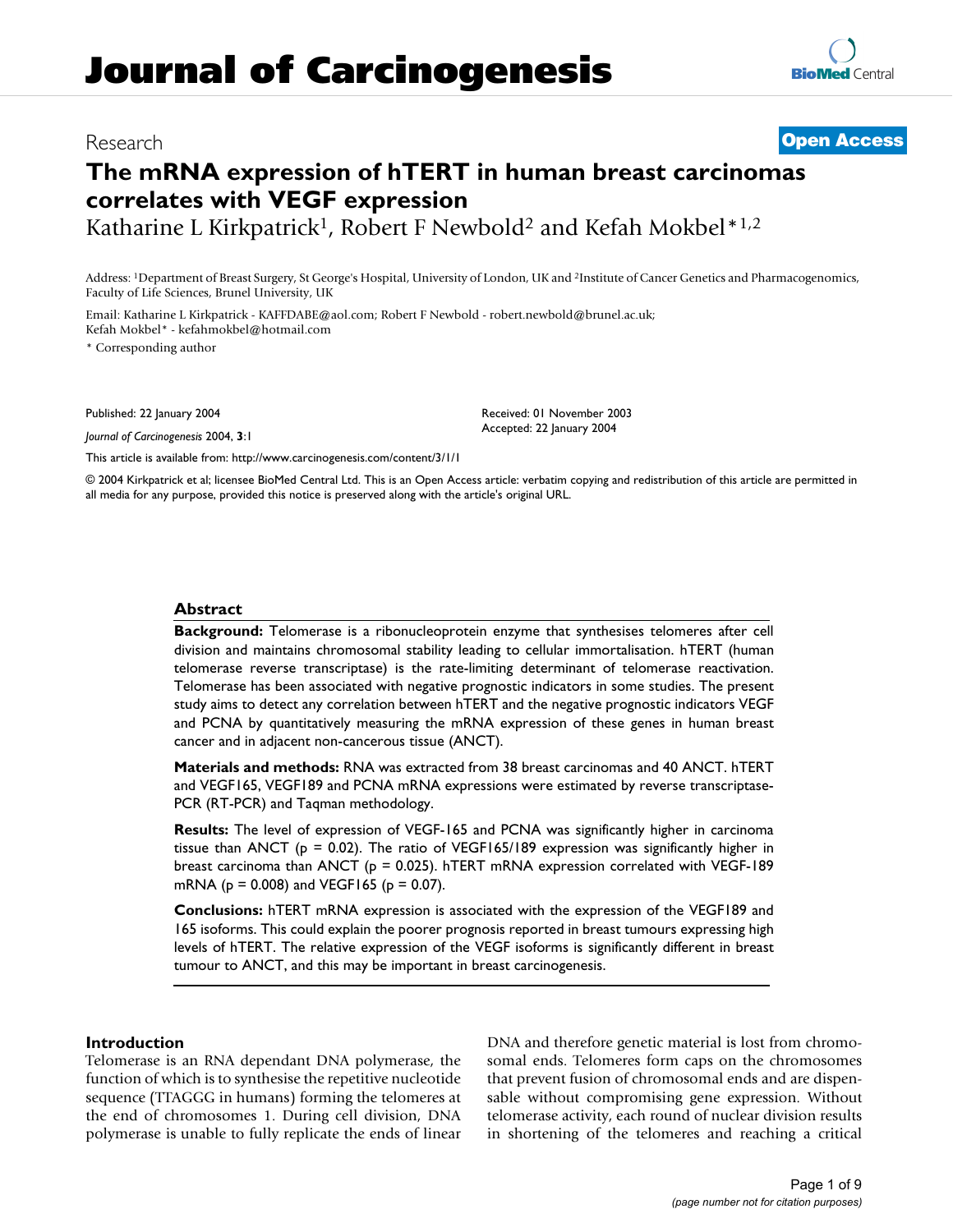length seems to trigger off cellular apoptosis 1. Telomerase activity however appears to stabilise telomeres and thus leads to cellular immortality [1-3]. Telomerase is active in 80–90% of malignant tissues and many immortal cell lines but not most normal somatic cells [4]. Of the telomerase subunits, the reverse transcriptase (hTERT) is the determinant of enzyme activity [5-7]. We have recently demonstrated a significant correlation between telomerase activity and hTERT mRNA expression in human breast cancer [8]. Investigators have shown high levels of hTERT expression to be linked to a worse prognosis in Wilm's tumour [9], acute myelogenous leukaemia [10] and non-small cell lung carcinoma [11]. In breast carcinoma, high hTERT expression detected by quantitative RT-PCR was found to have a statistically significant correlation with disease relapse [12]. We have shown that hTERT mRNA is over-expressed in the majority of the breast carcinomas that we have studied [13]. The level of expression was much higher in breast cancer specimens than in ANCT and fibroadenomas [14]. However, apart from a weak correlation between hTERT levels and tumour size and progesterone receptor negativity, we have not detected any correlation with the standard prognostic indicators for breast carcinoma [14]. These findings could be explained if hTERT expression were linked to a negative prognostic indicator not routinely assessed by histopathological examination.

Angiogenesis in carcinomas, including breast carcinoma is an important development in maintaining tumour growth and promoting metastasis [15]. Vascular endothelial growth factor (VEGF) is a cytokine that stimulates the proliferation and migration of vascular endothelial cells, key steps in angiogenesis [16]. A number of structurally related peptides have now been discovered, named VEGF-B, VEGF-C, VEGF-D and PIGF, with VEGF now being renamed VEGF-A .15. VEGF-A is expressed in a wide range of malignancies including breast carcinoma [17]. The level of VEGF mRNA has been found to be higher in breast tumour cells than in normal breast tissue [18] and higher levels of VEGF protein are associated with increased microvascular density and disease relapse [19,20]. The VEGF-A gene is made up of 8 exons [21] and differential splicing results in at least six isoforms named VEGF-121, - 145, -165, -183, -189, and -206 according to the number of amino acids [22].

Proliferating cell nuclear antigen (PCNA) is a protein that localises to the nucleus and is involved in DNA synthesis and replication [23]. PCNA levels increase in cells undergoing proliferation and increased PCNA expression has been identified as an independent prognostic indicator in breast carcinoma [24].

The aim of this study was to quantitatively measure the expression of hTERT, VEGF and PCNA mRNAs in human breast cancer and in adjacent non-cancerous tissue (ANCT) 1 cm away from the tumour in order to detect any correlation of these negative prognostic indicators with hTERT.

#### **Materials and Methods** *Samples*

Brent Medical Ethics Committee provided ethical approval for the use of tissue specimens for RNA extraction and analysis. Following patient consent, samples of tissue from breast tumour and macroscopically normal tissue 1 cm away from the tumour were taken from 40 women undergoing surgery for breast cancer. Tissue was frozen in liquid nitrogen within 30 minutes of removal and was then stored at -70° Celsius until use.

### *RNA Extraction*

Total cellular RNA was extracted from specimens of breast tissue carcinomas and matched adjacent non-cancerous tissue using the RNeasy Mini isolation kit (Qiagen, Hilden, Germany) according to the manufacturer's protocol. For cancerous tissue between 10 and 20 mg of tissue was used. However, because ANCT tended to have a high fat content, difficulty was experienced in obtaining sufficient RNA concentration for analysis. Therefore, for ANCT the extraction technique was modified as described by Vidal et al [25] to include higher amounts of lysis buffer and repeated lysis steps, and using between 100 and 200 mg of tissue. At the time of separation of tissue for RNA extraction, a frozen section was taken from the tissue immediately adjacent to allow confirmation of histological features. Extraction of RNA was carried out in a laboratory separate to the one used for RT-PCR. Quantification of the RNA following treatment with DNase (Promega) was carried out in triplicate using the RiboGreen reagent (Molecular Probes Europe BV) according to the manufacturer's protocol.

### *RT-PCR*

TaqMan RT-PCR was performed in duplicate for each sample using the ABI PRISM 7700 Sequence Detector (Perkin-Elmer Applied Biosystems) and the TaqMan EZ RT-PCR Core Reagents Kit (Perkin-Elmer Applied Biosystems). The RT-PCR mix was set up in an extraction hood in a laboratory distant from the one in which RNA extraction was carried out. The RT-PCR was performed using the forward and reverse oligonucleotide primers and TaqMan probes given in Table [1](#page-2-0).

These oligonucleotides were designed using Primer Express software (PE-Applied Biosystems, Warrington, UK) and gene sequences obtained from the GenBank database. Primers and probes were intron spanning to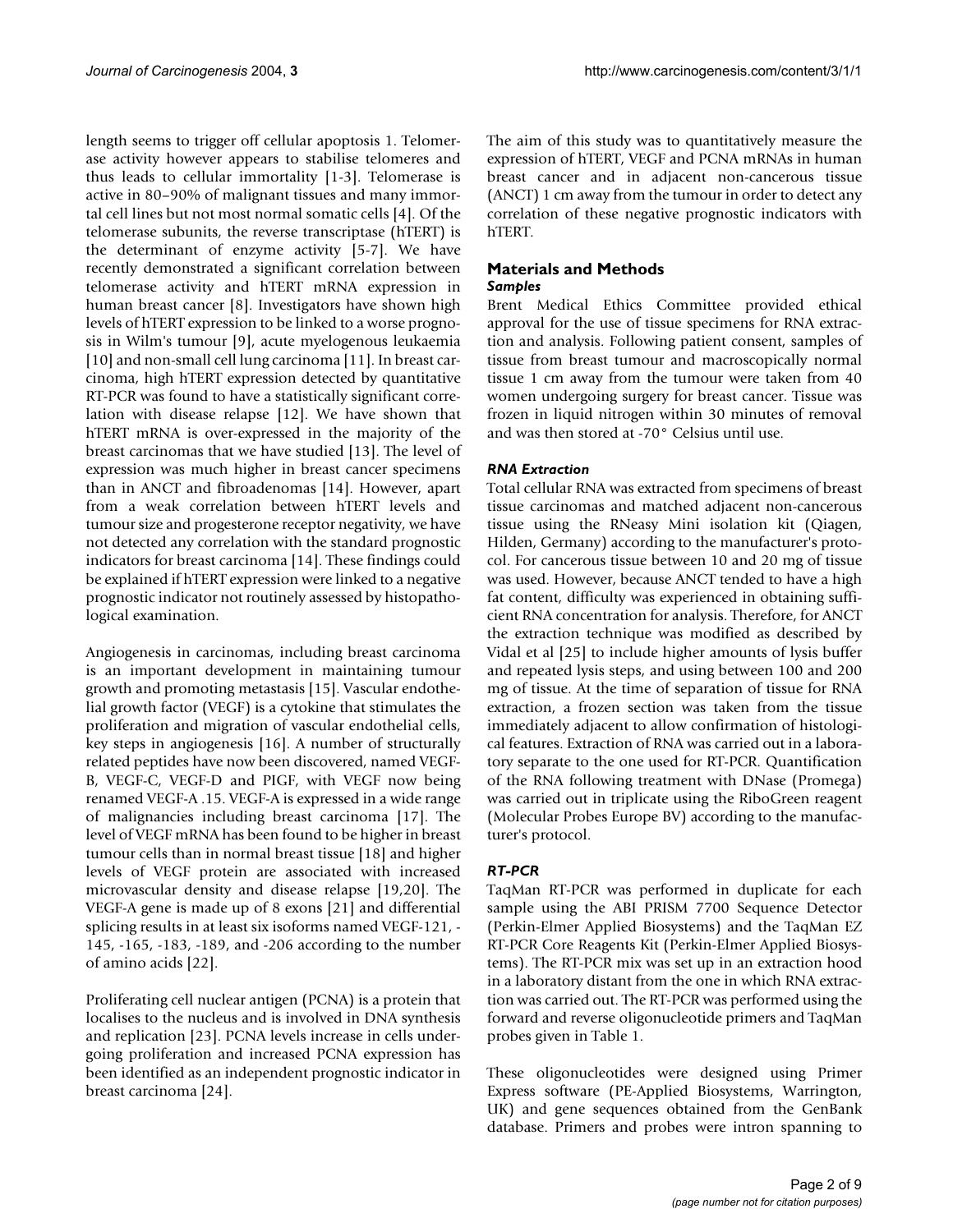| Gene            | Forward                                 | Reverse                                | Probe                                              |
|-----------------|-----------------------------------------|----------------------------------------|----------------------------------------------------|
| hTERT           | 5'GAC AGT TGC AAA GCA TTG GA3'          | 5'ACC TCT GCT TCC GAC AGC TC3'         | 5'AGC TGC ACC CTC TTC AAG TGC TGT CTG A3'          |
| <b>VEGF-165</b> | 5'TGT GAA TGC AGA CCA AAG AAA GA3'      | 5'GCT TTC TCC GCT CTG AGC AA           | 5'AGA GCA AGA CAA GAC AAG AAA ATC CCT GTG GGC3'    |
| <b>VEGF-189</b> | 5'TGT GAA TGC AGA CCA AAG AAA GA3'      | 5'CGT TTT TGC CCC TTT CCC3'            | 5'AGA GCA AGA CAA GAA AAA AAA TCA GTT GGA A3'      |
| <b>PCNA</b>     | 5'TTA AAT TGT CAC AGA CAA GTA ATG TCG3' | 5'TGG CTT TTG TAA AGA AGT TCA GGT AC3' | 5'TGG TTC ATT CAT CTC TAT GGT AAC AGC TTG CTC CT3' |
|                 |                                         |                                        |                                                    |

<span id="page-2-0"></span>

prevent amplification of genomic DNA. The hTERT primers and probes are in exons 3 and 4 of the hTERT gene (accession number AF128893.1) and define a 73 base pair amplicon. The PCNA primers and probe define a 117 base pair amplicon in the fourth and fifth exons of the gene (accession number XM\_056035). The isoforms of VEGF that were measured were VEGF-189 and VEGF-165. In the case of VEGF-189, the primers and probe bridge exons 4, 5 and 6 of the VEGF gene (accession number XM\_166457) to amplify a 77 base pair amplicon. For the VEGF-165 isoform exons 4,5 and 7 are bridged (accession number AF486837.1) and the amplicon is 73 base pairs long.

Conditions for the reverse transcription step were 50°C for 2 minutes, 60°C for 10 minutes, and 92°C for 5 minutes. The polymerase chain reaction was carried out for 50 cycles of 20 seconds at 92°C and 25 seconds at 62°C. For the negative control RNase free water was used in the RT-PCR mix instead of RNA. The positive control was the amplicon created for the standard curve. The standard curves for each mRNA were constructed using serial dilutions of a single stranded sense oligonucleotide specifying the amplicon as previously described by Bustin et al .26 and this together with the known RNA concentration was used to quantify the mRNA copy number per microgram of RNA for each gene. An example of a standard curve (that for hTERT) is shown in Figure 1.



#### Standard curve for hTERT(Ct value = threshold **Figure 1** cycle of RT-PCR at which fluorescence detectable)

Standard curve for hTERT(Ct value = threshold cycle of RT-PCR at which fluorescence detectable)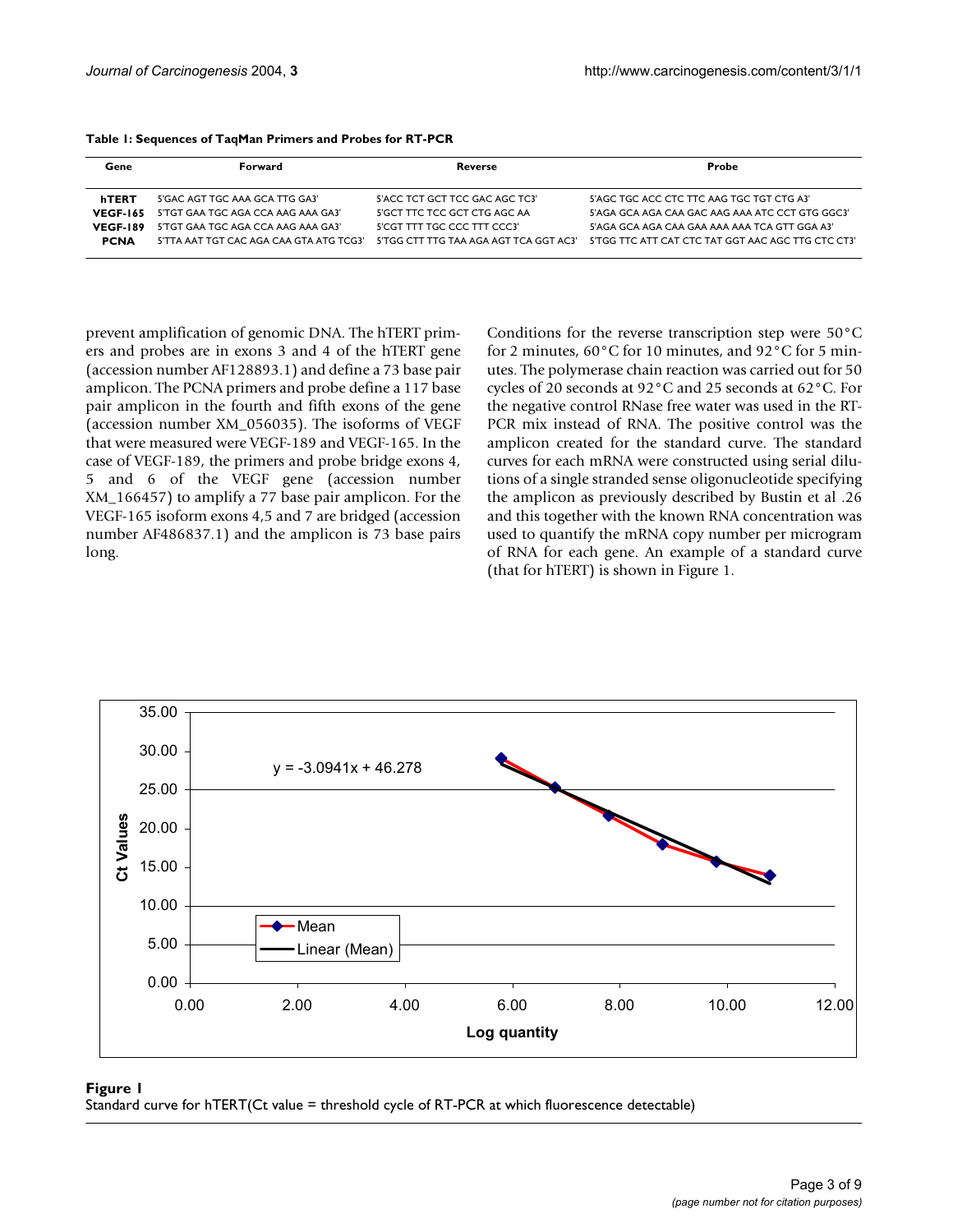Seventy-four specimens of breast RNA (36 from ANCT and 38 from tumour) were analysed using primers and probe for the VEGF-189 isoform, in 70 of these specimens hTERT mRNA levels were quantified. The VEGF-165 isoform was quantified in 39 of the specimens that had been analysed for VEGF-189, of which 37 had undergone hTERT mRNA measurement. Quantitative RT-PCR was carried out for PCNA mRNA in 78 breast specimens (40 ANCT, 38 tumour) that had had hTERT mRNA measured.

Statistical analysis was carried out using WinStat for Excel (R. Fitch Software, Staufen, Germany) and Stata 5.0 (Stata Corp, College Station, Texas).

### **Results and Statistical Analysis**

All specimens had detectable mRNA for PCNA and both isoforms of VEGF. For PCNA expression ranged from 2.62  $\times$  10<sup>5</sup> to 1.43  $\times$  10<sup>7</sup> (mean 2.59  $\times$  10<sup>6</sup>) in ANCT and from 4.65  $\times$  10<sup>5</sup> to 4.2  $\times$  10<sup>7</sup> (mean 7.65  $\times$  10<sup>6</sup>) in tumour tissue. The ratio of PCNA mRNA expression in tumour to adjacent tissue ranged from 0.09 to 22.93 (mean 4.97) and PCNA was present in greater amounts in 25 out of 31 (80%) matched tissue specimens. Using the paired t test, the increased expression of PCNA in tumours compared to adjacent tissue was statistically significant  $(p = 0.02)$ .

In 16 (51%) specimens, PCNA was higher by more than a factor of 2, in 12 (39%) by more than a factor of 3 and in 7 (23%) by more than a factor of 10. We were unable to detect any relationship between over-expression of hTERT in tumours (ratio of mRNA in tumour to ANCT >  $1 \times 10^4$ ) and PCNA over-expression (ratio of mRNA in tumour to ANCT > 2 or > 3) using the  $\chi^2$  test (p > 0.1). Using the product moment correlation coefficient on the log-transformed data no significant relationship was found between PCNA and hTERT mRNA levels in tumour (Figure 2) (correlationcoefficient-0.324,  $p = 0.3$ ), or in adjacent non-cancerous tissue (correlation coefficient -0.199,  $p = 0.1$ ).



#### Shows no significant relationship between PCNA **Figure 2** and hTERT mRNA levels in tumour samples

Shows no significant relationship between PCNA and hTERT mRNA levels in tumour samples.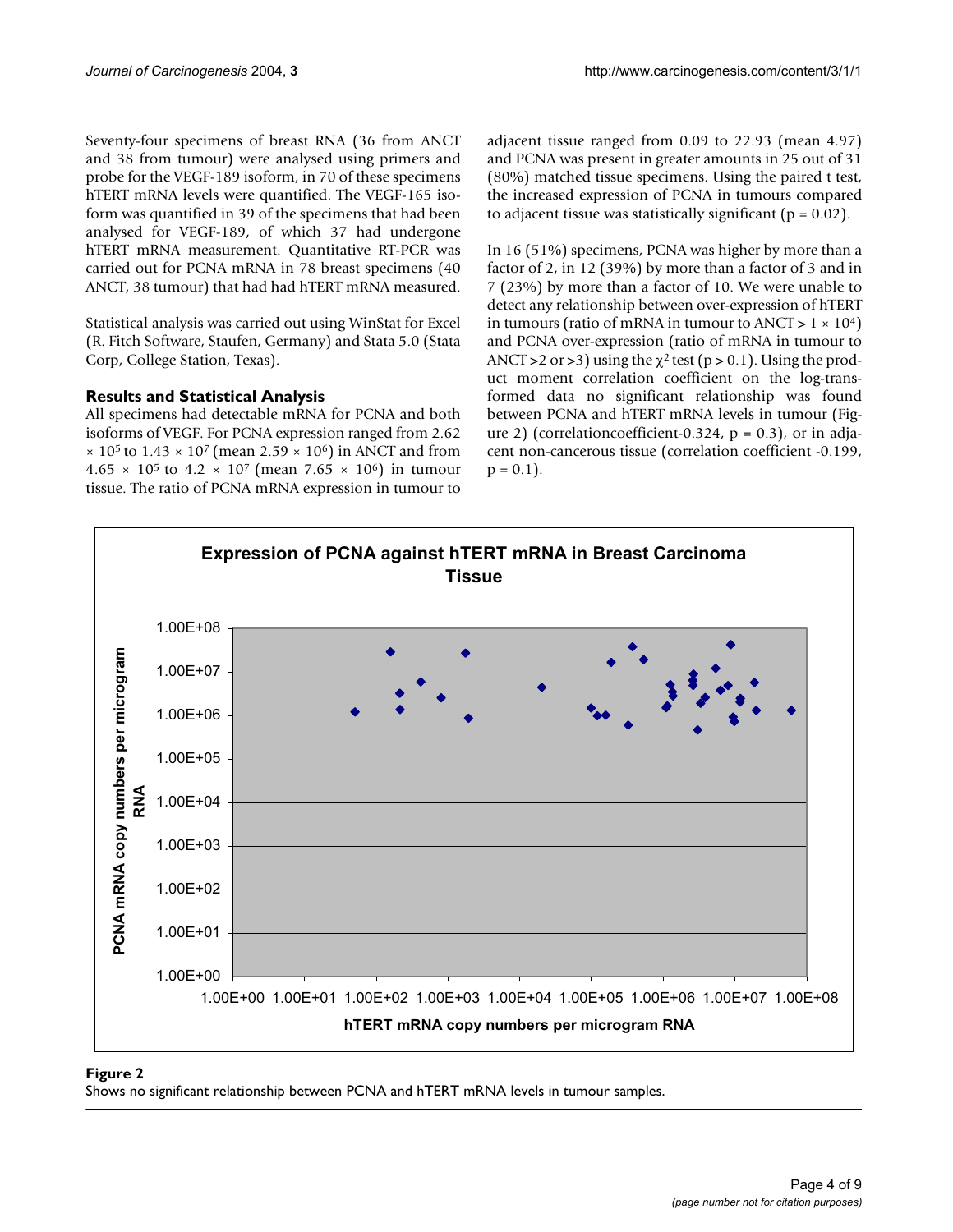

#### There is a significant positive orientation between https://www.and.com/na levels in tumour tissue (coefficient 0.433, p =  $\alpha$

There is a significant positive correlation between hTERT and VEGF-189 mRNA levels in tumour tissue (coefficient 0.423, p = 0.008).

The expression of VEGF-189 ranged between  $7.79 \times 10^3$ and  $2.9 \times 10^7$  (mean  $4.55 \times 10^6$ ) in ANCT and between  $2.02 \times 10^{1}$  and  $6.63 \times 10^{7}$  (mean  $8.85 \times 10^{6}$ ) in tumour tissue. In the matched specimens,  $(n = 31)$  the VEGF-189 expression in tumour compared to ANCT was higher in 16 (52%) by a factor of between 1.5 and 63 although this was not significantly different using the paired t test ( $p = 0.12$ ). We used the product moment correlation coefficient on the log-transformed data and found a significant positive correlation between hTERT and VEGF-189 mRNA levels in tumour tissue (coefficient 0.423,  $p = 0.008$ ) but not in ANCT (Figure 3).

The expression of VEGF-165 mRNA in ANCT was between  $1.68 \times 10^7$  and  $2.60 \times 10^8$  copy numbers per µg of RNA (mean  $7.2 \times 10^7$ ) and in tumour was between  $7.7 \times 10^5$ and  $1.67 \times 10^9$  (mean  $3.57 \times 10^8$ ). The expression of VEGF-165 was significantly higher in tumour tissue than in adjacent tissue using the paired t test ( $p = 0.02$ ). There was a significant correlation between the level of 165 isoform and the 189 isoform both in ANCT (coefficient 0.67,  $p = 0.001$ ) and in tumour tissue (coefficient 0.83,  $p = 1.98$ )  $\times$  10<sup>-6</sup>) (Figure 4). The expression of VEGF165 mRNA positively correlated with that of hTERT in tumours but this just failed to reach statistical significance (coefficient 0.33,  $p = 0.07$ ) (Figure 5). There was no correlation in ANCT (coefficient 0.02,  $p = 0.46$ ). In fifteen specimens where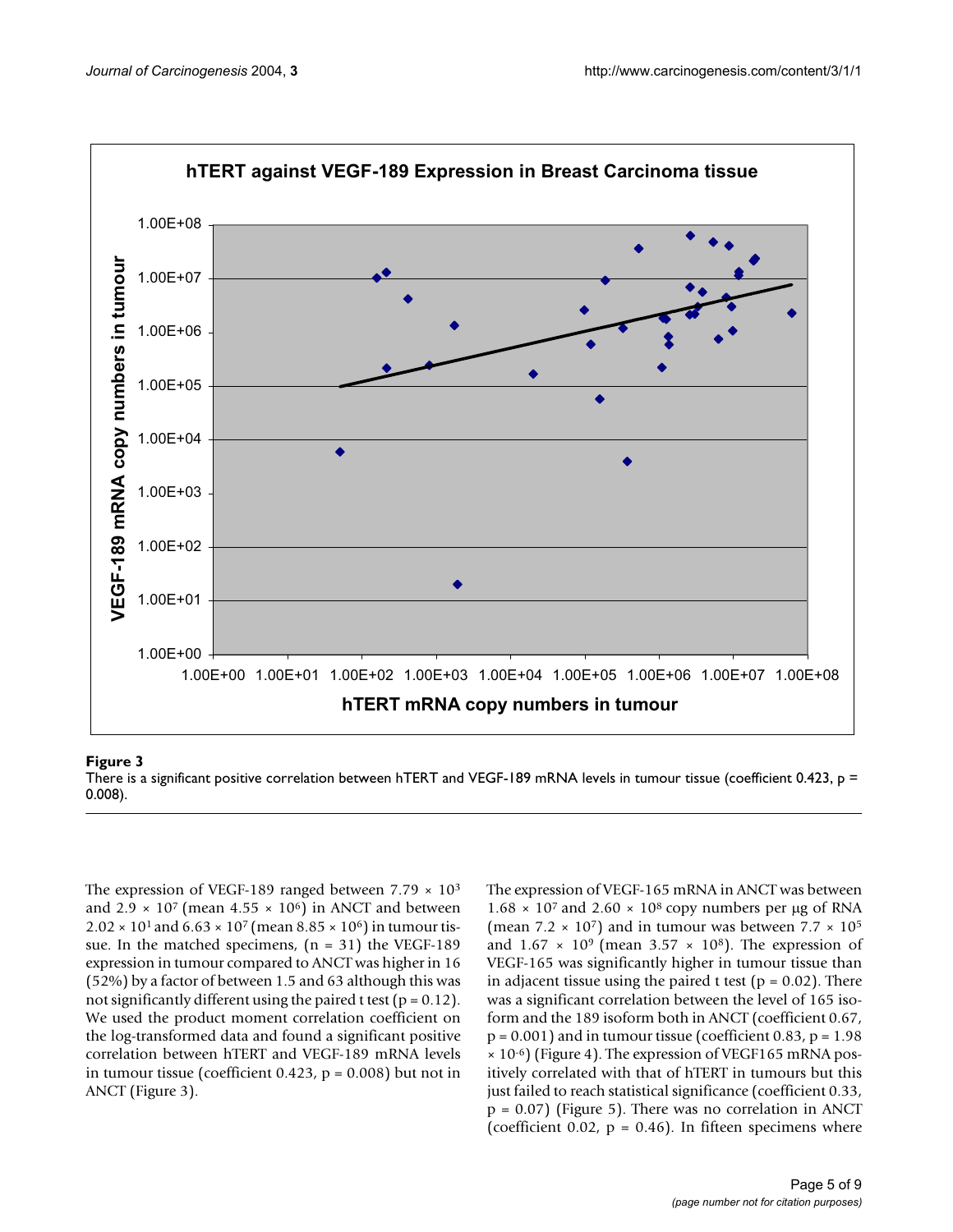

#### There is a significant correlation between p = 1.98 × 10 the level of 165 isoform and the189 isoform both in tumour tissue (coefficient 0.83, -6 **Figure 4** ) There is a significant correlation between the level of 165 isoform and the189 isoform both in tumour tissue (coefficient 0.83,  $p = 1.98 \times 10^{-6}$ .

both isoforms of VEGF were analysed in both cancerous and adjacent tissue, the ratio of VEGF165 to 189 mRNA expressions was examined. The ratio of isoform 165/189 expressions ranged between 4.00 and 46.59 (mean 15) in ANCT and between 7.44 and 38,421 (mean 3002) in cancerous tissue. In 80% ( $n = 12$ ), the ratio of 165/189 isoform expressions was higher in tumours than in the adjacent tissue by a factor of between 1.3 and 9596 (mean 738). As the results were highly skewed, these data were log transformed before analysis with the paired t test and this showed a significant difference between the ratio of 165/189 isoform expression in tumours and adjacent tissue ( $p = 0.025$ ).

#### **Discussion**

We found no statistically significant relationship between PCNA and hTERT over-expression in breast tumour tissue, or between absolute levels of these two mRNAs in tumour or adjacent non-cancerous tissue. To our knowledge, only one previous study has investigated hTERT and PCNA expression in malignancy, that of Nakanishi et al who also found no relationship between the two in urothelial cancers using *in situ* hybridisation and immunohistochemistry[27]. The correlation between PCNA and telomerase activity has been investigated in gastric carcinoma [28] and cervical intraepithelial neoplasia [29], and again no relationship found. These findings suggest that the association between hTERT expression and worsened prognosis that has been reported is not due to increased PCNA expression.

We have however found a significant correlation between the VEGF-189 isoform and hTERT mRNA expressions ( $p =$ 0.008) and a trend towards significant correlation between VEGF165 and hTERT mRNA expressions  $(p =$ 0.07) in breast cancer tissue, suggesting a possible pathway through which high expression of hTERT could be linked to worsened disease prognosis. Since VEGF expression is known to increase the likelihood of tumour metastasis .17, it might be expected that high levels of hTERT would therefore also be correlated with increased lymph node positivity. Although we did not detect such an association in our sample [14] and neither did Bieche et al [12], such a connection has been reported with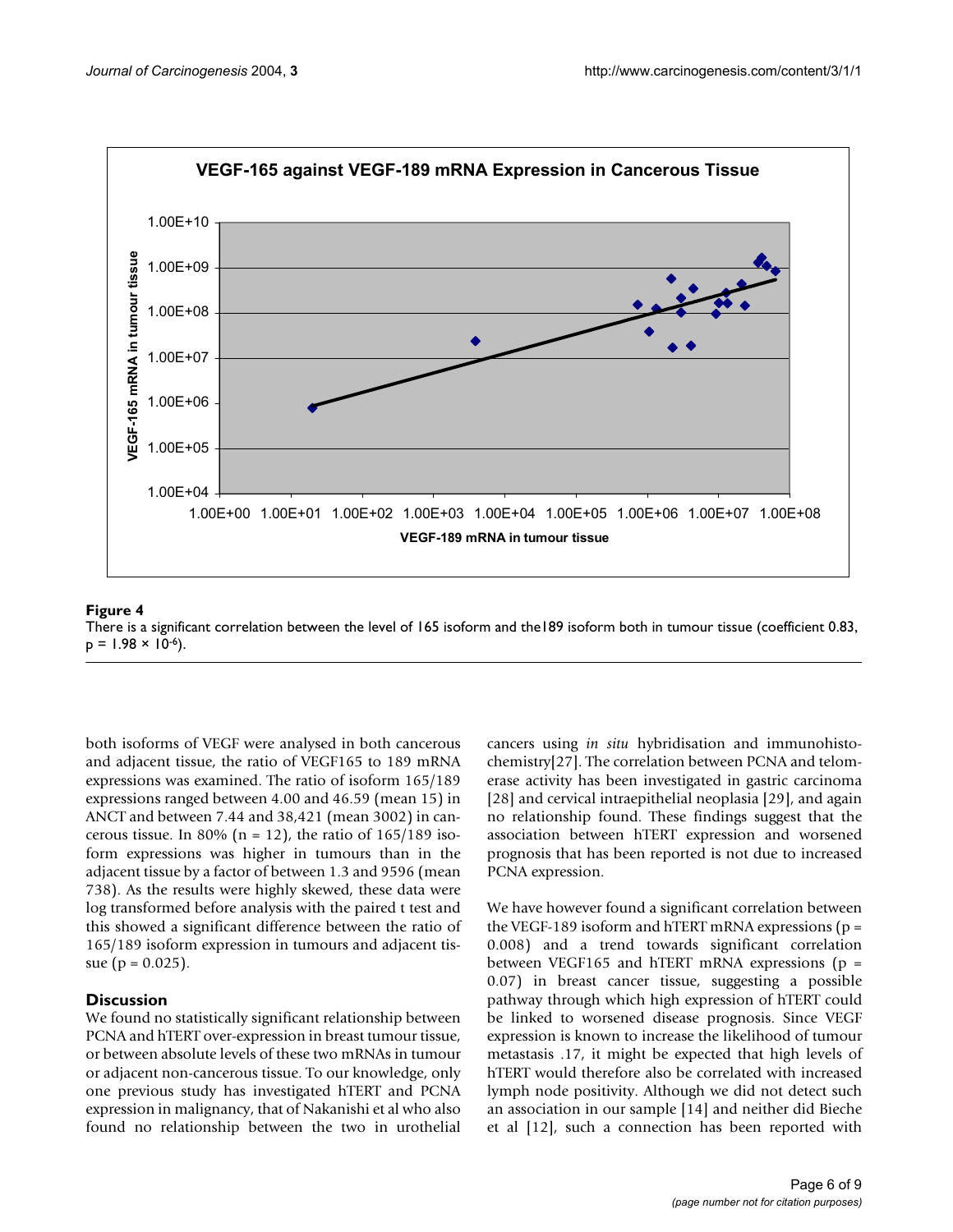

#### The expression of VEGF165 mRNA positively significance (coefficient of hTERT in tumours but that of hTERT in tumours but that of hTERT in tumours but this just failed to reach statistical to reach statistical to reach stat

The expression of VEGF165 mRNA positively correlated with that of hTERT in tumours but this just failed to reach statistical significance (coefficient 0.33,  $p = 0.07$ ).

telomerase and nodal status in breast cancer [30,31]. It may be that any relationship that does exist is masked in studies measuring mRNA by the presence of splice variants with different physiological activity, however it is surprising therefore that the correlation between VEGF-189 and hTERT mRNA is still apparent. The activities of the splice variants of VEGF-A, like those of hTERT, are currently poorly understood. The 121,165 and 189 isoforms are all reported to be present in breast tumour tissue with the VEGF165 isoform being the most important angiogenic factor [32,33]. The 165 variant has been found to be an independent negative prognostic indicator in breast cancer patients [32-35]. The VEGF189 isoform has been shown to be more strongly bound to the cell membrane than other isoforms and therefore has a high potential in local angigenesis and tumour growth in the cancer inductive microenvironment [36]. Furthermore, the VEGF189 mRNA has been reported to show a greater correlation with tumour angiogenesis and clinical outcome than other isoforms (121,165 and 206) in some epithelial cancers [37].

We have found both the overall expression of the 165 isoform and the ratio of VEGF-165 to 189 mRNA to be significantly increased in tumour tissue compared to adjacent tissue. This suggests that the 165 isoform may be important in breast carcinogenesis, although previously it has been reported that the proportions of each of the VEGF-A isoforms remains the same in breast carcinoma tissue as in benign tissue [15].

We have also detected high levels of both isoforms of VEGF in adjacent non-cancerous tissue in our study. This is in keeping with other studies where VEGF 189,121 and 165 isoforms have been found in normal tissues .38 and increased levels of VEGF have been reported in benign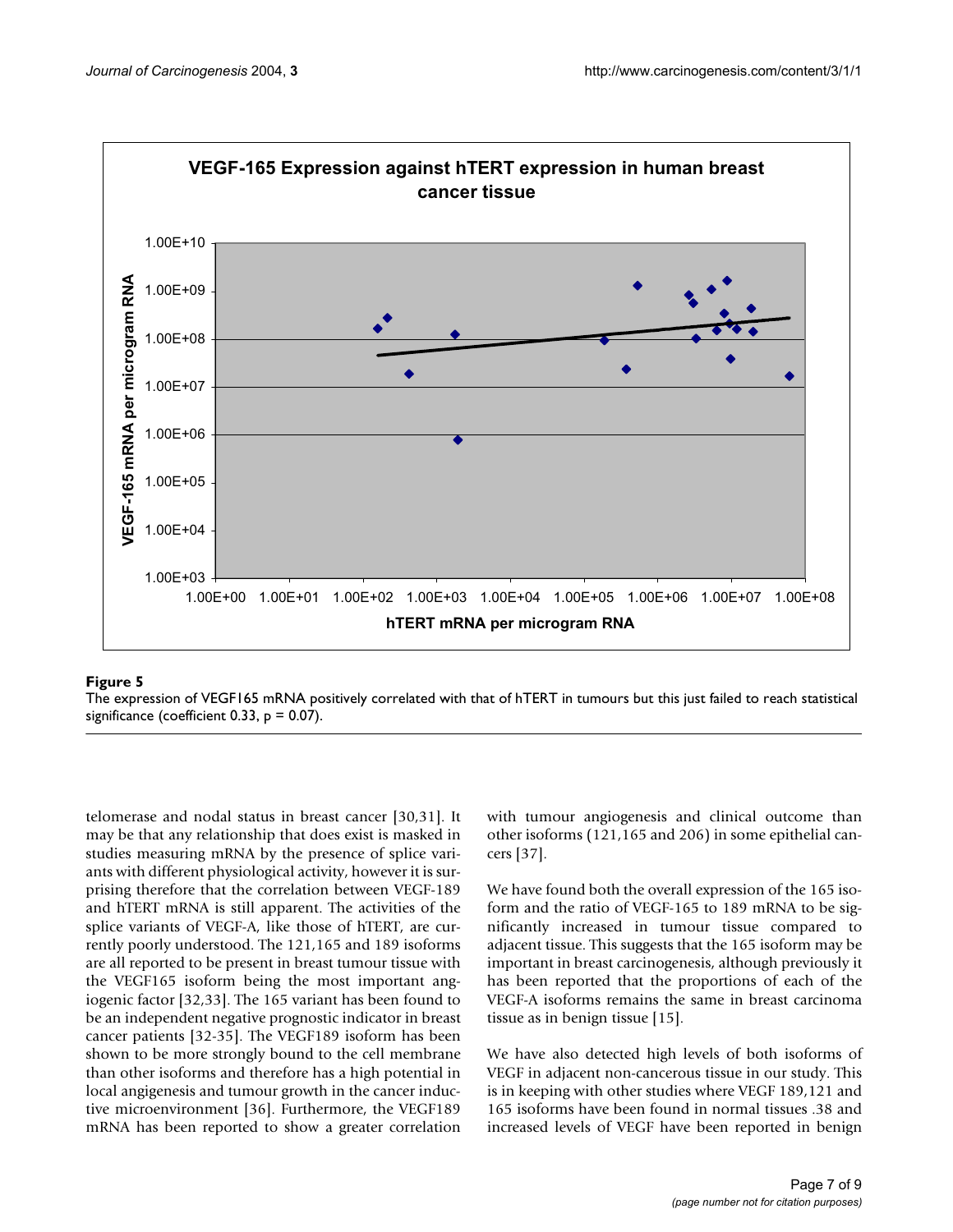breast tissue from pre-menopausal women compared to post-menopausal women, suggesting hormonal regulation [15].

Further work in this area is required to corroborate this apparent relationship between VEGF-189 and hTERT, ideally using primers designed to amplify only the functional variants of hTERT mRNA. In addition, studies aimed at illustrating the physiological significance of the VEGF isoforms will be invaluable in clarifying the relevance of altered isoform ratios between benign and malignant tissues.

#### **References**

- 1. Mokbel K: **[The Role of Telomerase in Breast Cancer](http://www.ncbi.nlm.nih.gov/entrez/query.fcgi?cmd=Retrieve&db=PubMed&dopt=Abstract&list_uids=10.1053/ejso.1999.0932)[.](http://www.ncbi.nlm.nih.gov/entrez/query.fcgi?cmd=Retrieve&db=PubMed&dopt=Abstract&list_uids=11016474)** *European Journal of Surgical Oncology* 2000, **26(5):**509-14.
- 2. Zhu J, Wang H, Bishop J, Blackburn E: **[Telomerase Extends the](http://www.ncbi.nlm.nih.gov/entrez/query.fcgi?cmd=Retrieve&db=PubMed&dopt=Abstract&list_uids=22361) [Lifespan of Virus-Transformed Human Cells Without Net](http://www.ncbi.nlm.nih.gov/entrez/query.fcgi?cmd=Retrieve&db=PubMed&dopt=Abstract&list_uids=22361) [Telomere Lengthening](http://www.ncbi.nlm.nih.gov/entrez/query.fcgi?cmd=Retrieve&db=PubMed&dopt=Abstract&list_uids=22361)[.](http://www.ncbi.nlm.nih.gov/entrez/query.fcgi?cmd=Retrieve&db=PubMed&dopt=Abstract&list_uids=10.1073/pnas.96.7.3723)** *Proceedings of the National Academy of Sciences of the United States of America* 1999, **96(7):**3723-8.
- 3. Kirkpatrick K, Mokbel K: **[The Significance of Human Telomer](http://www.ncbi.nlm.nih.gov/entrez/query.fcgi?cmd=Retrieve&db=PubMed&dopt=Abstract&list_uids=10.1053/ejso.2001.1151)[ase Reverse Transcriptase in Human Cancer](http://www.ncbi.nlm.nih.gov/entrez/query.fcgi?cmd=Retrieve&db=PubMed&dopt=Abstract&list_uids=10.1053/ejso.2001.1151)[.](http://www.ncbi.nlm.nih.gov/entrez/query.fcgi?cmd=Retrieve&db=PubMed&dopt=Abstract&list_uids=11735173)** *European Journal of Surgical Oncology* 2001, **27:**754-60.
- 4. Liu K, Schoonmaker MM, Levine BL, June CH, Hodes RJ, Weng NP: **[Constitutive and Regulated Expression of Telomerase](http://www.ncbi.nlm.nih.gov/entrez/query.fcgi?cmd=Retrieve&db=PubMed&dopt=Abstract&list_uids=21831) [Reverse Transcriptase \(HTERT\) in Human Lymphocytes](http://www.ncbi.nlm.nih.gov/entrez/query.fcgi?cmd=Retrieve&db=PubMed&dopt=Abstract&list_uids=21831)[.](http://www.ncbi.nlm.nih.gov/entrez/query.fcgi?cmd=Retrieve&db=PubMed&dopt=Abstract&list_uids=10.1073/pnas.96.9.5147)** *Proceedings of the National Academy of Sciences of the United States of America* 1999, **96(9):**5147-52.
- 5. Wu A, Ichihashi M, Ueda M: **[Correlation of the Expression of](http://www.ncbi.nlm.nih.gov/entrez/query.fcgi?cmd=Retrieve&db=PubMed&dopt=Abstract&list_uids=10.1002/(SICI)1097-0142(19991115)86:10<2038::AID-CNCR22>3.0.CO;2-A) [Human Telomerase Subunits With Telomerase Activity in](http://www.ncbi.nlm.nih.gov/entrez/query.fcgi?cmd=Retrieve&db=PubMed&dopt=Abstract&list_uids=10.1002/(SICI)1097-0142(19991115)86:10<2038::AID-CNCR22>3.0.CO;2-A) [Normal Skin and Skin Tumors](http://www.ncbi.nlm.nih.gov/entrez/query.fcgi?cmd=Retrieve&db=PubMed&dopt=Abstract&list_uids=10.1002/(SICI)1097-0142(19991115)86:10<2038::AID-CNCR22>3.0.CO;2-A)[.](http://www.ncbi.nlm.nih.gov/entrez/query.fcgi?cmd=Retrieve&db=PubMed&dopt=Abstract&list_uids=10570429)** *Cancer* 1999, **86(10):**2038-44.
- 6. Kanaya T, Kyo S, Takakura M, Ito H, Namiki M, Inoue M: **[HTERT Is](http://www.ncbi.nlm.nih.gov/entrez/query.fcgi?cmd=Retrieve&db=PubMed&dopt=Abstract&list_uids=10.1002/(SICI)1097-0215(19981123)78:5<539::AID-IJC2>3.3.CO;2-9) [a Critical Determinant of Telomerase Activity in Renal-Cell](http://www.ncbi.nlm.nih.gov/entrez/query.fcgi?cmd=Retrieve&db=PubMed&dopt=Abstract&list_uids=10.1002/(SICI)1097-0215(19981123)78:5<539::AID-IJC2>3.3.CO;2-9) [Carcinoma.](http://www.ncbi.nlm.nih.gov/entrez/query.fcgi?cmd=Retrieve&db=PubMed&dopt=Abstract&list_uids=10.1002/(SICI)1097-0215(19981123)78:5<539::AID-IJC2>3.3.CO;2-9)** *International Journal of Cancer* 1998, **78(5):**539-43.
- 7. Bodnar A, Ouellette M, Frolkis M, Holt S, Chiu C, Morin G, Harley C, Shay J, Lichtsteiner S, Wright W: **[Extension of Life-Span by Intro](http://www.ncbi.nlm.nih.gov/entrez/query.fcgi?cmd=Retrieve&db=PubMed&dopt=Abstract&list_uids=10.1126/science.279.5349.349)[duction of Telomerase into Normal Human Cells](http://www.ncbi.nlm.nih.gov/entrez/query.fcgi?cmd=Retrieve&db=PubMed&dopt=Abstract&list_uids=10.1126/science.279.5349.349)[.](http://www.ncbi.nlm.nih.gov/entrez/query.fcgi?cmd=Retrieve&db=PubMed&dopt=Abstract&list_uids=9454332)** *Science* 1998, **279:**349-52.
- 8. Kirkpatrick KL, Clark G, Ghilchick M, Newbold RF, Mokbel K: **[hTERT mRNA expression correlates with telomerose activ](http://www.ncbi.nlm.nih.gov/entrez/query.fcgi?cmd=Retrieve&db=PubMed&dopt=Abstract&list_uids=10.1053/ejso.2002.1374)[ity in human breast cancer.](http://www.ncbi.nlm.nih.gov/entrez/query.fcgi?cmd=Retrieve&db=PubMed&dopt=Abstract&list_uids=10.1053/ejso.2002.1374)** *Eur J Surg Oncol* 2003, **29:**321-326.
- Dome JS, Chung S, Bergemann T, Umbricht CB, Saji M, Carey LA, Grundy PE, Perlman EJ, Breslow NE, Sukumar S: **[High Telomerase](http://www.ncbi.nlm.nih.gov/entrez/query.fcgi?cmd=Retrieve&db=PubMed&dopt=Abstract&list_uids=10485476) Reverse Transcriptase (HTERT) Messenger RNA Level Cor[relates With Tumor Recurrence in Patients With Favorable](http://www.ncbi.nlm.nih.gov/entrez/query.fcgi?cmd=Retrieve&db=PubMed&dopt=Abstract&list_uids=10485476) [Histology Wilms' Tumor.](http://www.ncbi.nlm.nih.gov/entrez/query.fcgi?cmd=Retrieve&db=PubMed&dopt=Abstract&list_uids=10485476)** *Cancer Research* 1999, **59(17):**4301-7.
- 10. Xu D, Gruber A, Peterson C, Pisa P: **[Telomerase Activity and the](http://www.ncbi.nlm.nih.gov/entrez/query.fcgi?cmd=Retrieve&db=PubMed&dopt=Abstract&list_uids=10.1046/j.1365-2141.1998.00969.x) [Expression of Telomerase Components in Acute Myeloge](http://www.ncbi.nlm.nih.gov/entrez/query.fcgi?cmd=Retrieve&db=PubMed&dopt=Abstract&list_uids=10.1046/j.1365-2141.1998.00969.x)[nous Leukaemia](http://www.ncbi.nlm.nih.gov/entrez/query.fcgi?cmd=Retrieve&db=PubMed&dopt=Abstract&list_uids=10.1046/j.1365-2141.1998.00969.x)[.](http://www.ncbi.nlm.nih.gov/entrez/query.fcgi?cmd=Retrieve&db=PubMed&dopt=Abstract&list_uids=9753073)** *British Journal of Haematology* 1998, **102(5):**1367-75.
- 11. Komiya T, Kawase I, Nitta T, Yasumitsu T, Kikui M, Fukuoka M, Nakagawa K, Hirashima T: **[Prognostic Significance of HTERT](http://www.ncbi.nlm.nih.gov/entrez/query.fcgi?cmd=Retrieve&db=PubMed&dopt=Abstract&list_uids=10811992) [Expression in Non-Small Cell Lung Cancer.](http://www.ncbi.nlm.nih.gov/entrez/query.fcgi?cmd=Retrieve&db=PubMed&dopt=Abstract&list_uids=10811992)** *International Journal of Oncology* 2000, **16(6):**1173-7.
- Bieche I, Nogues C, Paradis V, Olivi M, Bedossa P, Lidereau R, Vidaud M: **[Quantitation of HTERT Gene Expression in Sporadic](http://www.ncbi.nlm.nih.gov/entrez/query.fcgi?cmd=Retrieve&db=PubMed&dopt=Abstract&list_uids=10690523) [Breast Tumors With a Real-Time Reverse Transcription-](http://www.ncbi.nlm.nih.gov/entrez/query.fcgi?cmd=Retrieve&db=PubMed&dopt=Abstract&list_uids=10690523)[Polymerase Chain Reaction Assay.](http://www.ncbi.nlm.nih.gov/entrez/query.fcgi?cmd=Retrieve&db=PubMed&dopt=Abstract&list_uids=10690523)** *Clinical Cancer Research* 2000, **6(2):**452-9.
- 13. Kirkpatrick KL: **[The Significantly of Human Telomerase](http://www.ncbi.nlm.nih.gov/entrez/query.fcgi?cmd=Retrieve&db=PubMed&dopt=Abstract&list_uids=10.1053/ejso.2001.1151) [Reverse Transcuptase \(hTERT\) in Cancer.](http://www.ncbi.nlm.nih.gov/entrez/query.fcgi?cmd=Retrieve&db=PubMed&dopt=Abstract&list_uids=10.1053/ejso.2001.1151)** *European Journal of Surgical Oncology* 2001, **27:**776-83.
- 14. Kirkpatrick K, Ongunkulade W, Elkak A, Bustin SA, Jenkins P, Ghilchik M, Newbold RF, Mokbel K: **[HTERT Expression in Human Breast](http://www.ncbi.nlm.nih.gov/entrez/query.fcgi?cmd=Retrieve&db=PubMed&dopt=Abstract&list_uids=10.1023/A:1021849217054) [Cancer and Adjacent Non-Cancerous Tissue: Correlation](http://www.ncbi.nlm.nih.gov/entrez/query.fcgi?cmd=Retrieve&db=PubMed&dopt=Abstract&list_uids=10.1023/A:1021849217054) [With Tumour Stage and C-Myc Expression](http://www.ncbi.nlm.nih.gov/entrez/query.fcgi?cmd=Retrieve&db=PubMed&dopt=Abstract&list_uids=10.1023/A:1021849217054)[.](http://www.ncbi.nlm.nih.gov/entrez/query.fcgi?cmd=Retrieve&db=PubMed&dopt=Abstract&list_uids=12602927)** *Breast Cancer Res Treat* 2003, **77:**277-84.
- 15. Greb R, Wallweiner D, Kiesel L: **[Vascular Endothelial Growth](http://www.ncbi.nlm.nih.gov/entrez/query.fcgi?cmd=Retrieve&db=PubMed&dopt=Abstract&list_uids=10.1038/sj.bjc.6690681) [Factor A \(VEGF-A\) MRNA Expression Levels Decrease](http://www.ncbi.nlm.nih.gov/entrez/query.fcgi?cmd=Retrieve&db=PubMed&dopt=Abstract&list_uids=10.1038/sj.bjc.6690681)**

**[After Menopause in Normal Breast Tissue but Not in Breast](http://www.ncbi.nlm.nih.gov/entrez/query.fcgi?cmd=Retrieve&db=PubMed&dopt=Abstract&list_uids=10.1038/sj.bjc.6690681) [Cancer Lesions](http://www.ncbi.nlm.nih.gov/entrez/query.fcgi?cmd=Retrieve&db=PubMed&dopt=Abstract&list_uids=10.1038/sj.bjc.6690681)[.](http://www.ncbi.nlm.nih.gov/entrez/query.fcgi?cmd=Retrieve&db=PubMed&dopt=Abstract&list_uids=10496346)** *British Journal of Cancer* 1999, **81(2):**225-31.

- 16. Ruohola J, Valve E, Karkkainen M, Joukov V, Alitalo K, Harkonen P: **Vascular Endothelial Growth Factors Are Differentially Reg[ulated by Steroid Hormones and Antiestrogens in Breast](http://www.ncbi.nlm.nih.gov/entrez/query.fcgi?cmd=Retrieve&db=PubMed&dopt=Abstract&list_uids=10.1016/S0303-7207(99)00003-9) [Cancer Cells](http://www.ncbi.nlm.nih.gov/entrez/query.fcgi?cmd=Retrieve&db=PubMed&dopt=Abstract&list_uids=10.1016/S0303-7207(99)00003-9)[.](http://www.ncbi.nlm.nih.gov/entrez/query.fcgi?cmd=Retrieve&db=PubMed&dopt=Abstract&list_uids=10375015)** *Molecular and Cellular Endocrinology* 1999, **149:**29-40.
- 17. Scott PA, Smith K, Poulsom R, De Benedetti A, Bicknell R, Harris AL: **Differential Expression of Vascular Endothelial Growth Fac[tor MRNA Vs Protein Isoform Expression in Human Breast](http://www.ncbi.nlm.nih.gov/entrez/query.fcgi?cmd=Retrieve&db=PubMed&dopt=Abstract&list_uids=9649123) [Cancer and Relationship to EIF-4E.](http://www.ncbi.nlm.nih.gov/entrez/query.fcgi?cmd=Retrieve&db=PubMed&dopt=Abstract&list_uids=9649123)** *British Journal of Cancer* 1998, **77(12):**2120-8.
- 18. Brown L, Berse B, Jackman R, Tognazzi K, Guidi A, Dvorak H, Senger D, Connolly J, Schnitt S: **[Expression of Vascular Permeability](http://www.ncbi.nlm.nih.gov/entrez/query.fcgi?cmd=Retrieve&db=PubMed&dopt=Abstract&list_uids=7821921) [Factor \(Vascular Endothelial Growth Factor\) and Its Recep](http://www.ncbi.nlm.nih.gov/entrez/query.fcgi?cmd=Retrieve&db=PubMed&dopt=Abstract&list_uids=7821921)[tors in Breast Cancer.](http://www.ncbi.nlm.nih.gov/entrez/query.fcgi?cmd=Retrieve&db=PubMed&dopt=Abstract&list_uids=7821921)** *Human Pathology* 1995, **26:**86-91.
- 19. Toi M, Hoshina T, Takayanagi T, Tominaga T: **[Association of Vas](http://www.ncbi.nlm.nih.gov/entrez/query.fcgi?cmd=Retrieve&db=PubMed&dopt=Abstract&list_uids=7525523)[cular Endothelial Growth Factor Expression With Tumor](http://www.ncbi.nlm.nih.gov/entrez/query.fcgi?cmd=Retrieve&db=PubMed&dopt=Abstract&list_uids=7525523) Angiogenesis and With Early Relapse in Primary Breast [Cancer.](http://www.ncbi.nlm.nih.gov/entrez/query.fcgi?cmd=Retrieve&db=PubMed&dopt=Abstract&list_uids=7525523)** *Japanese Journal of Cancer Research* 1994, **85:**1045-9.
- 20. Gasparini G: **Prognostic Value of Vascular Endothelial Growth Factor in Breast Cancer.** *Oncologist* 2000, **5:**Suppl-44.
- 21. Tischer E, Mitchell R, Hartman T, Silva M, Gospodarowicz D, Fiddes JC, Abraham JA: **[The Human Gene for Vascular Endothelial](http://www.ncbi.nlm.nih.gov/entrez/query.fcgi?cmd=Retrieve&db=PubMed&dopt=Abstract&list_uids=1711045) [Growth Factor. Multiple Protein Forms Are Encoded](http://www.ncbi.nlm.nih.gov/entrez/query.fcgi?cmd=Retrieve&db=PubMed&dopt=Abstract&list_uids=1711045) [Through Alternative Exon Splicing.](http://www.ncbi.nlm.nih.gov/entrez/query.fcgi?cmd=Retrieve&db=PubMed&dopt=Abstract&list_uids=1711045)** *Journal of Biological Chemistry* 1991, **266(18):**11947-54.
- 22. Robinson C, Stringer S: **The Splice Variants of Vascular Endothelial Growth Factor (VEGF) and Their Receptors.** *Journal of Cell Science* 2000, **114:**853-65.
- 23. Cardillo MR, Stamp GW, Pignatelli M: **[Proliferating Cell Nuclear](http://www.ncbi.nlm.nih.gov/entrez/query.fcgi?cmd=Retrieve&db=PubMed&dopt=Abstract&list_uids=8536762) [Antigen in Benign Breast Diseases.](http://www.ncbi.nlm.nih.gov/entrez/query.fcgi?cmd=Retrieve&db=PubMed&dopt=Abstract&list_uids=8536762)** *European Journal of Gynaecological Oncology* 1995, **16(6):**476-81.
- 24. Sheen-Chen S-M, Eng H-L, Chou F-F, Chen W-J: **[The Prognostic](http://www.ncbi.nlm.nih.gov/entrez/query.fcgi?cmd=Retrieve&db=PubMed&dopt=Abstract&list_uids=9125025) [Significance of Proliferating Cell Nuclear Antigen in Patients](http://www.ncbi.nlm.nih.gov/entrez/query.fcgi?cmd=Retrieve&db=PubMed&dopt=Abstract&list_uids=9125025) [With Lymph Node-Positive Breast Cancer.](http://www.ncbi.nlm.nih.gov/entrez/query.fcgi?cmd=Retrieve&db=PubMed&dopt=Abstract&list_uids=9125025)** *Archives of Surgery* 1997, **132:**264-7.
- 25. Vidal H, Auboeuf D, DeVos P, Staels B, Riou J, Auwerx J, Laville M: **Quantitation of Leptin MRNA in Human Adipose Tissue by RT-Competitive PCR.** *Qiagen News* 1997, **2(1):**.
- 26. Bustin SA, Gyselman VG, Williams NS, Dorudi S: **[Detection of](http://www.ncbi.nlm.nih.gov/entrez/query.fcgi?cmd=Retrieve&db=PubMed&dopt=Abstract&list_uids=10.1038/sj.bjc.6690289) [Cytokeratins 19/20 and Guanylyl Cyclase C in Peripheral](http://www.ncbi.nlm.nih.gov/entrez/query.fcgi?cmd=Retrieve&db=PubMed&dopt=Abstract&list_uids=10.1038/sj.bjc.6690289) [Blood of Colorectal Cancer Patients](http://www.ncbi.nlm.nih.gov/entrez/query.fcgi?cmd=Retrieve&db=PubMed&dopt=Abstract&list_uids=10.1038/sj.bjc.6690289)[.](http://www.ncbi.nlm.nih.gov/entrez/query.fcgi?cmd=Retrieve&db=PubMed&dopt=Abstract&list_uids=10206298)** *British Journal of Cancer* 1999, **79(11–12):**1813-20.
- 27. Nakanishi K, Hiroi S, Kawai T, Aida S, Kasamatsu H, Aurues T, Ikeda T: **[Expression of Telomerase Catalytic Subunit \(HTERT\)](http://www.ncbi.nlm.nih.gov/entrez/query.fcgi?cmd=Retrieve&db=PubMed&dopt=Abstract&list_uids=11706066) [MRNA Does Not Predict Survival in Patients With Transi](http://www.ncbi.nlm.nih.gov/entrez/query.fcgi?cmd=Retrieve&db=PubMed&dopt=Abstract&list_uids=11706066)[tional Cell Carcinoma of the Upper Urinary Tract.](http://www.ncbi.nlm.nih.gov/entrez/query.fcgi?cmd=Retrieve&db=PubMed&dopt=Abstract&list_uids=11706066)** *Modern Pathology* 2001, **14(11):**1073-8.
- 28. Okusa Y, Shinomiya N, Ichikura T, Mochizuki H: **[Correlation](http://www.ncbi.nlm.nih.gov/entrez/query.fcgi?cmd=Retrieve&db=PubMed&dopt=Abstract&list_uids=10.1159/000011860) [Between Telomerase Activity and DNA Ploidy in Gastric](http://www.ncbi.nlm.nih.gov/entrez/query.fcgi?cmd=Retrieve&db=PubMed&dopt=Abstract&list_uids=10.1159/000011860) [Cancer](http://www.ncbi.nlm.nih.gov/entrez/query.fcgi?cmd=Retrieve&db=PubMed&dopt=Abstract&list_uids=10.1159/000011860)[.](http://www.ncbi.nlm.nih.gov/entrez/query.fcgi?cmd=Retrieve&db=PubMed&dopt=Abstract&list_uids=9560059)** *Oncology* 1998, **55(3):**258-64.
- 29. Herbsleb M, Knudsen U, Orntoft T, Bichel P, Norrild B, Knudsen A, Mogensen O: **[Telomerase Activity, MIB-1, PCNA, HPV 16 and](http://www.ncbi.nlm.nih.gov/entrez/query.fcgi?cmd=Retrieve&db=PubMed&dopt=Abstract&list_uids=10.1034/j.1600-0463.2001.d01-182.x) [P53 As Diagnostic Markers for Cervical Intraepithelial](http://www.ncbi.nlm.nih.gov/entrez/query.fcgi?cmd=Retrieve&db=PubMed&dopt=Abstract&list_uids=10.1034/j.1600-0463.2001.d01-182.x) [Neoplasia](http://www.ncbi.nlm.nih.gov/entrez/query.fcgi?cmd=Retrieve&db=PubMed&dopt=Abstract&list_uids=10.1034/j.1600-0463.2001.d01-182.x)[.](http://www.ncbi.nlm.nih.gov/entrez/query.fcgi?cmd=Retrieve&db=PubMed&dopt=Abstract&list_uids=11878714)** *APMIS* 2001, **109(9):**607-17.
- 30. Mokbel K, Parris CN, Ghilchik M, Williams G, Newbold RF: **[The](http://www.ncbi.nlm.nih.gov/entrez/query.fcgi?cmd=Retrieve&db=PubMed&dopt=Abstract&list_uids=10.1016/S0002-9610(99)00128-2) [Association Between Telomerase, Histopathological Param](http://www.ncbi.nlm.nih.gov/entrez/query.fcgi?cmd=Retrieve&db=PubMed&dopt=Abstract&list_uids=10.1016/S0002-9610(99)00128-2)[eters, and KI-67 Expression in Breast Cancer](http://www.ncbi.nlm.nih.gov/entrez/query.fcgi?cmd=Retrieve&db=PubMed&dopt=Abstract&list_uids=10.1016/S0002-9610(99)00128-2)[.](http://www.ncbi.nlm.nih.gov/entrez/query.fcgi?cmd=Retrieve&db=PubMed&dopt=Abstract&list_uids=10456708)** *American Journal of Surgery* 1999, **178(1):**69-72.
- 31. Hiyama E, Gollahon L, Kataoka T, Kuroi K, Yokoyama T, Gazdar AF, Hiyama K, Piatyszek MA, Shay JW: **[Telomerase Activity in](http://www.ncbi.nlm.nih.gov/entrez/query.fcgi?cmd=Retrieve&db=PubMed&dopt=Abstract&list_uids=10.1093/jnci/88.2.116) [Human Breast Tumors](http://www.ncbi.nlm.nih.gov/entrez/query.fcgi?cmd=Retrieve&db=PubMed&dopt=Abstract&list_uids=10.1093/jnci/88.2.116)[.](http://www.ncbi.nlm.nih.gov/entrez/query.fcgi?cmd=Retrieve&db=PubMed&dopt=Abstract&list_uids=8537972)** *Journal of the National Cancer Institute* 1996, **88(2):**116-22.
- 32. Linderholm B, Lindahl T, Holmberg L, Klaar S, Lennerstrand J, Henriksson R, Bergh J: **[The Expression of Vascular Endothelial](http://www.ncbi.nlm.nih.gov/entrez/query.fcgi?cmd=Retrieve&db=PubMed&dopt=Abstract&list_uids=11280795) [Growth Factor Correlates With Mutant P53 and Poor Prog](http://www.ncbi.nlm.nih.gov/entrez/query.fcgi?cmd=Retrieve&db=PubMed&dopt=Abstract&list_uids=11280795)[nosis in Human Breast Cancer.](http://www.ncbi.nlm.nih.gov/entrez/query.fcgi?cmd=Retrieve&db=PubMed&dopt=Abstract&list_uids=11280795)** *Cancer Research* 2001, **61:**2256-60.
- 33. Linderholm B, Tavelin B, Grankvist K, Henriksson R: **[Does Vascular](http://www.ncbi.nlm.nih.gov/entrez/query.fcgi?cmd=Retrieve&db=PubMed&dopt=Abstract&list_uids=10.1038/sj.bjc.6690755) Endothelial Growth Factor (VEGF) Predict Local Relapse [and Survival in Radiotherapy-Treated Node-Negative](http://www.ncbi.nlm.nih.gov/entrez/query.fcgi?cmd=Retrieve&db=PubMed&dopt=Abstract&list_uids=10.1038/sj.bjc.6690755) [Breast Cancer?](http://www.ncbi.nlm.nih.gov/entrez/query.fcgi?cmd=Retrieve&db=PubMed&dopt=Abstract&list_uids=10.1038/sj.bjc.6690755)** *British Journal of Cancer* 1999, **81(4):**727-32.
- 34. Linderholm B, Lindh B, Tavelin B, Grankvist K, Henriksson R: **[P53](http://www.ncbi.nlm.nih.gov/entrez/query.fcgi?cmd=Retrieve&db=PubMed&dopt=Abstract&list_uids=10.1002/(SICI)1097-0215(20000120)89:1<51::AID-IJC9>3.3.CO;2-#) and Vascular Endothelial Growth Factor (VEGF) Expression [Predicts Outcome in 833 Patients With Primary Breast](http://www.ncbi.nlm.nih.gov/entrez/query.fcgi?cmd=Retrieve&db=PubMed&dopt=Abstract&list_uids=10.1002/(SICI)1097-0215(20000120)89:1<51::AID-IJC9>3.3.CO;2-#) [Carcinoma.](http://www.ncbi.nlm.nih.gov/entrez/query.fcgi?cmd=Retrieve&db=PubMed&dopt=Abstract&list_uids=10.1002/(SICI)1097-0215(20000120)89:1<51::AID-IJC9>3.3.CO;2-#)** *International Journal of Cancer* 2000, **89:**51-62.